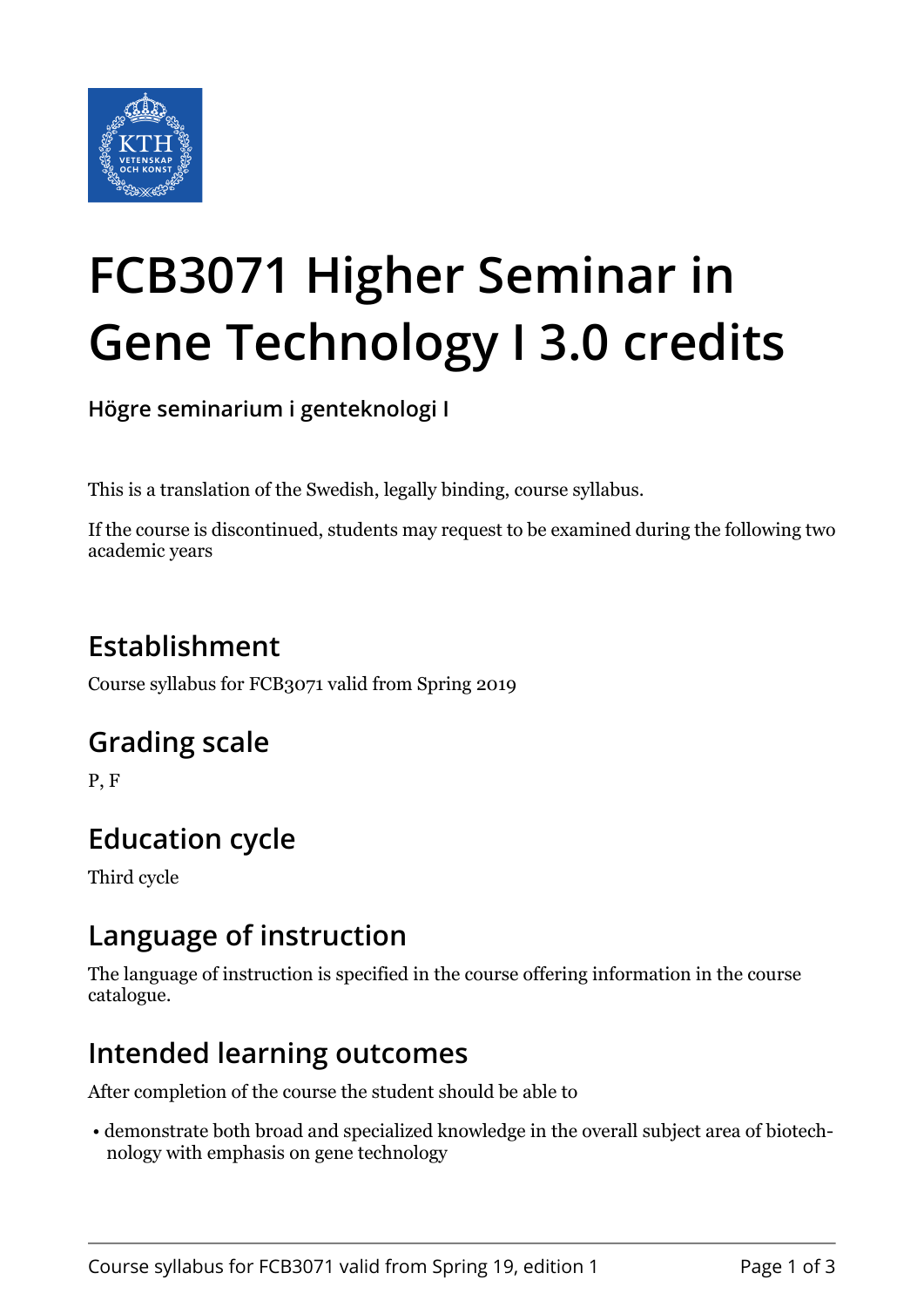- demonstrate the ability to present pedagogically, critically examine and discuss their own and others' scientific work in the subject of biotechnology with emphasis on research in gene technology
- demonstrate the ability to acquire knowledge of academic authorship and the international scientific publishing landscape with relevance to the scientific focus area of the course
- demonstrate the ability to identify, discuss and reflect on ethics and sustainability aspects in the research that is discussed within the framework of the scientific focus area of the course

#### **Course contents**

The course comprises approximately 80 full-time study hours and takes the form of higher seminars where the doctoral students present, interpret, analyze, critically examine and actively discuss mainly their own work, but also other relevant research literature within the research field. An important aspect is that the research students receive constructive feedback on their own scientific work. The course normally extends over an academic year with regular meetings during study-term periods and is the first of four courses in the seminar series. A more detailed description of the course content and structure can be found in the course memo.

### **Specific prerequisites**

Eligible for studies at the third-cycle level.

#### **Course literature**

Literature in the form of the students' own scientific work and published articles are assigned separately for each individual session.

## **Examination**

• DEL1 - Participation, 3.0 credits, grading scale: P, F

Based on recommendation from KTH's coordinator for disabilities, the examiner will decide how to adapt an examination for students with documented disability.

The examiner may apply another examination format when re-examining individual students.

Grading criteria are specified in the course PM.

## **Other requirements for final grade**

Active participation at 80% of the seminar sessions, which includes presenting, preparing and actively participating in reviewing and discussing selected scientific work.